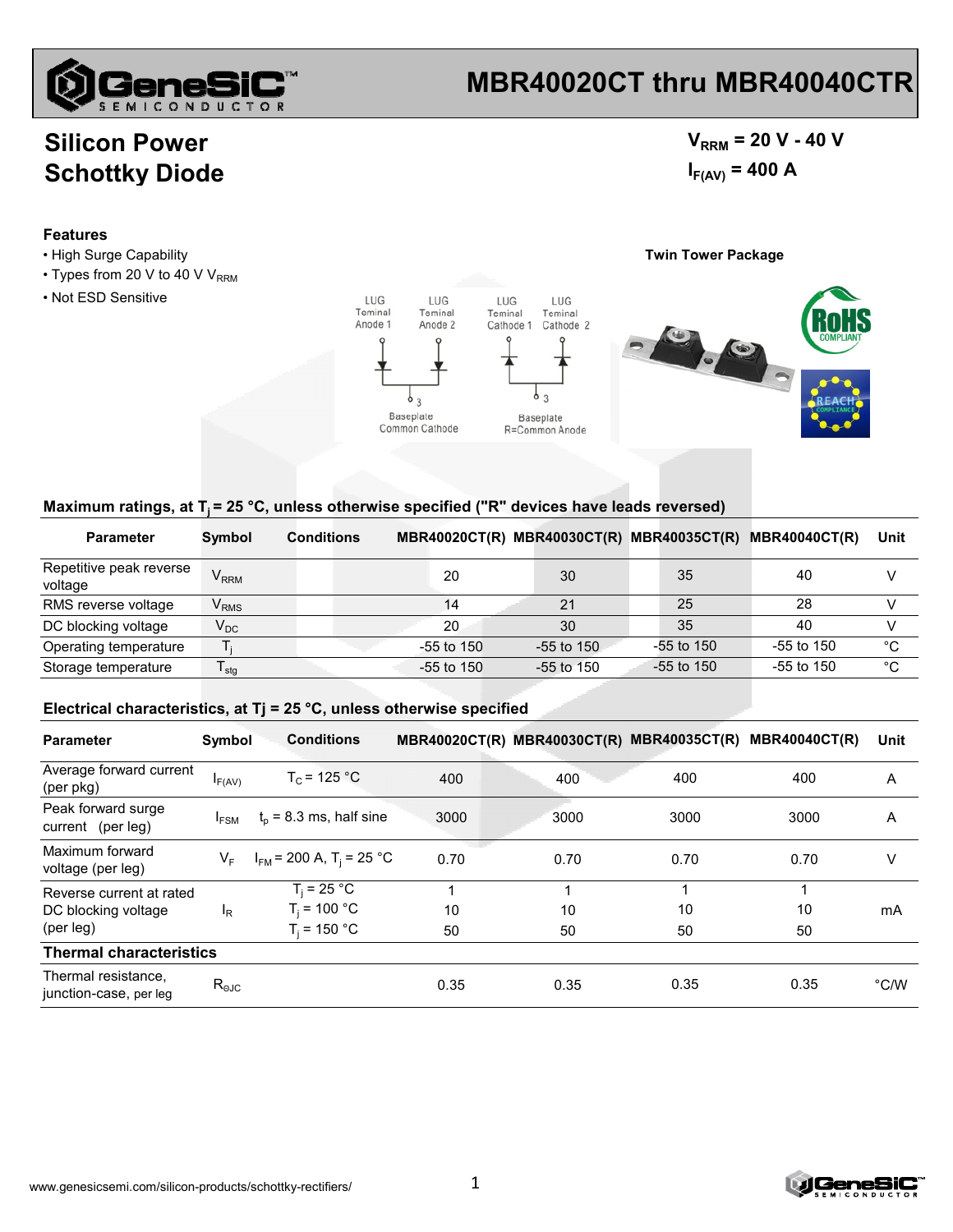

# **MBR40020CT thru MBR40040CTR**











Number Of Cycles At 60Hz - Cycles